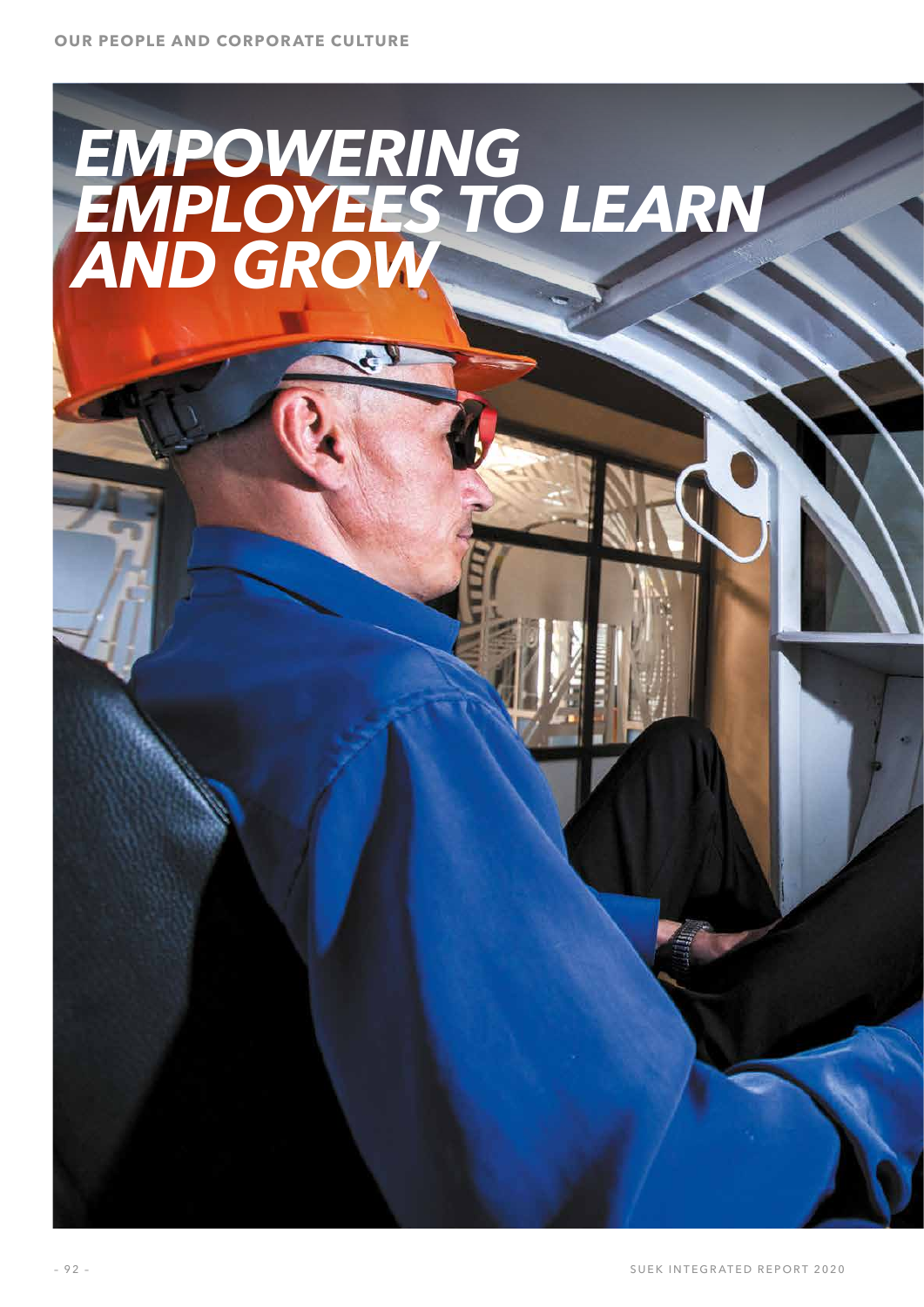



Our employees are the foundation for the successful development and functioning of the company.

#### *2020 PRIORITIES 2020 RESULTS*

**Ensuring efficient and safe work in the context of COVID-19**

**Updating HR-strategy and implementing initial improvements**

**Reorganising SUEK's structure in compliance with the new divisional structure promoting staff engagement**

**Employee integration across new assets**

#### *OUR REGULATORY FRAMEWORK*

**International and Russian labour laws**

**Sectoral and territorial agreements with trade unions**

**Collective bargaining agreements**

**SUEK's Corporate Social Policy**

**SUEK's Code of Corporate Ethics**

**UN Global Compact**

99% **SELF-SUFFICIENCY OF** 

**QUALIFIED PERSONNEL**

13% **GROUP'S STAFF TURNOVER RATE**

**UN SDGs**

3 GOOD HEALTH

-∿⁄∙

4 QUALITY

**17** PARTNERSHIPS

5 GENDER

CORPORATE GOVERNANCE

**STRATEGIC REPORT**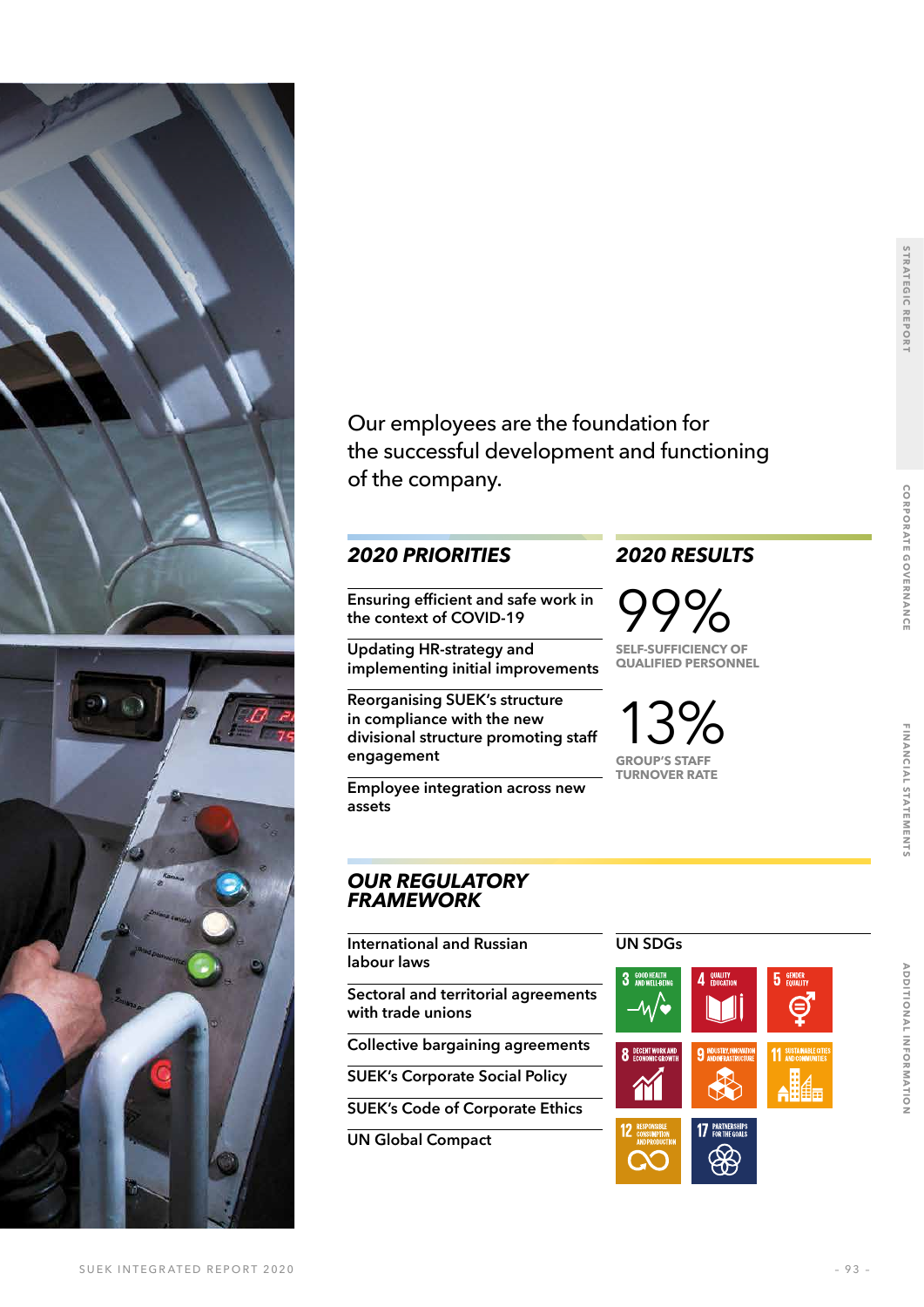#### *OUR APPROACH*

SUEK strives to create equal and fair working conditions for all employees to maximise their potential regardless of nationality, gender, origin, age, education, social status, religious, political and other beliefs. Our approach is aligned with the UN Sustainable Development Goals. We contribute to improving the quality of life and well-being of people of all ages, providing inclusive and equal quality of education and creating opportunities for lifelong learning, along with achieving gender equality, ensuring full and productive employment and decent working conditions for everyone, without exception.

In 2020, we developed the HR Strategy until 2023 to further transform and upgrade this system. The updated Strategy is more focused on developing a corporate culture that promotes performance, employee engagement and improvement and a safe and inclusive work environment. Highly qualified and motivated employees are the key to success of the entire business, which is why we introduce various tools to search for and hire the best candidates and support their development. We encourage creative and innovative thinking that contributes to a process of continuous improvement.

**[FOR OUR STANCE ON HUMAN RIGHTS,](http://www.suek.com)  [SEE HTTP://WWW.SUEK.COM](http://www.suek.com)**

**[FOR OUR UPDATED HR STRATEGY, SEE THE Q&A](#page--1-0)  [WITH OUR DIRECTOR OF HUMAN RESOURCES](#page--1-0)  [AND ORGANISATIONAL DEVELOPMENT ON](#page--1-0)  [PP. 60–61](#page--1-0)** 

#### *OVERVIEW*

SUEK is one of the largest employers in the Russian coal and energy industry. As of 31 December 2020, our headcount was 73,382 people.

Despite high competition in the labour market and the increasingly complex demographic situation, the sufficiency of qualified personnel in 2020 stood at 99%.

The Group's staff turnover rate stayed flat year-on-year at 13%.

### *PROMOTING DIVERSITY*

The socio-demographic characteristics of our workforce remained unchanged. The number of men continues to exceed significantly the number of women in our workforce. This is largely due to the nature of our production processes and Russian  $legislation<sup>1</sup>$  that deters and sometimes limits women's opportunities to work in hazardous working conditions. Despite this, we are always focused on increasing female representation within our company, attracting them to work in service departments and administrative positions.

#### *STAFF RECRUITMENT AND SELECTION*

Due to the complexity of production and hiring personnel in the regions, SUEK is constantly improving the methods and channels to select and recruit potential employees in order to maintain a high sufficiency level. In 2020, we updated the Regulations for the selection of personnel, analysed the search channels and selected priority ones.

#### **Hired employees (number)**



One of them is internal recruitment. To do this, we have automated and systematised the process of exchanging databases of candidates and vacancies between divisions of the company, to reduce the selection period and increase the number of applicants for a job. In 2020, we closed 33% of vacant positions by internal specialists. We also optimised the search for employees in the external market by consolidating the base of recruiting service providers across SUEK.

Despite the pandemic, we did not carry out mass layoffs and as vacancies appeared, we filled them with internal and external candidates. In 2020, we hired 14,079 employees.

SUEK's assets are located in regions remote from the central part of Russia, therefore, the company predominantly hires personnel from the local population — both managers and specialists. In 2020, this was especially important as there were restrictions on movement between regions due to pandemic.



<span id="page-2-0"></span>In accordance with the Order of the Ministry of Labour and Social Protection of the Russian Federation of 18 July 2019 No. 512n 'Approval of the list of industries, jobs and positions with harmful and/or hazardous working conditions, in which the use of women's labour is limited', women are not allowed to occupy a significant number of underground roles.

#### **Composition of employees**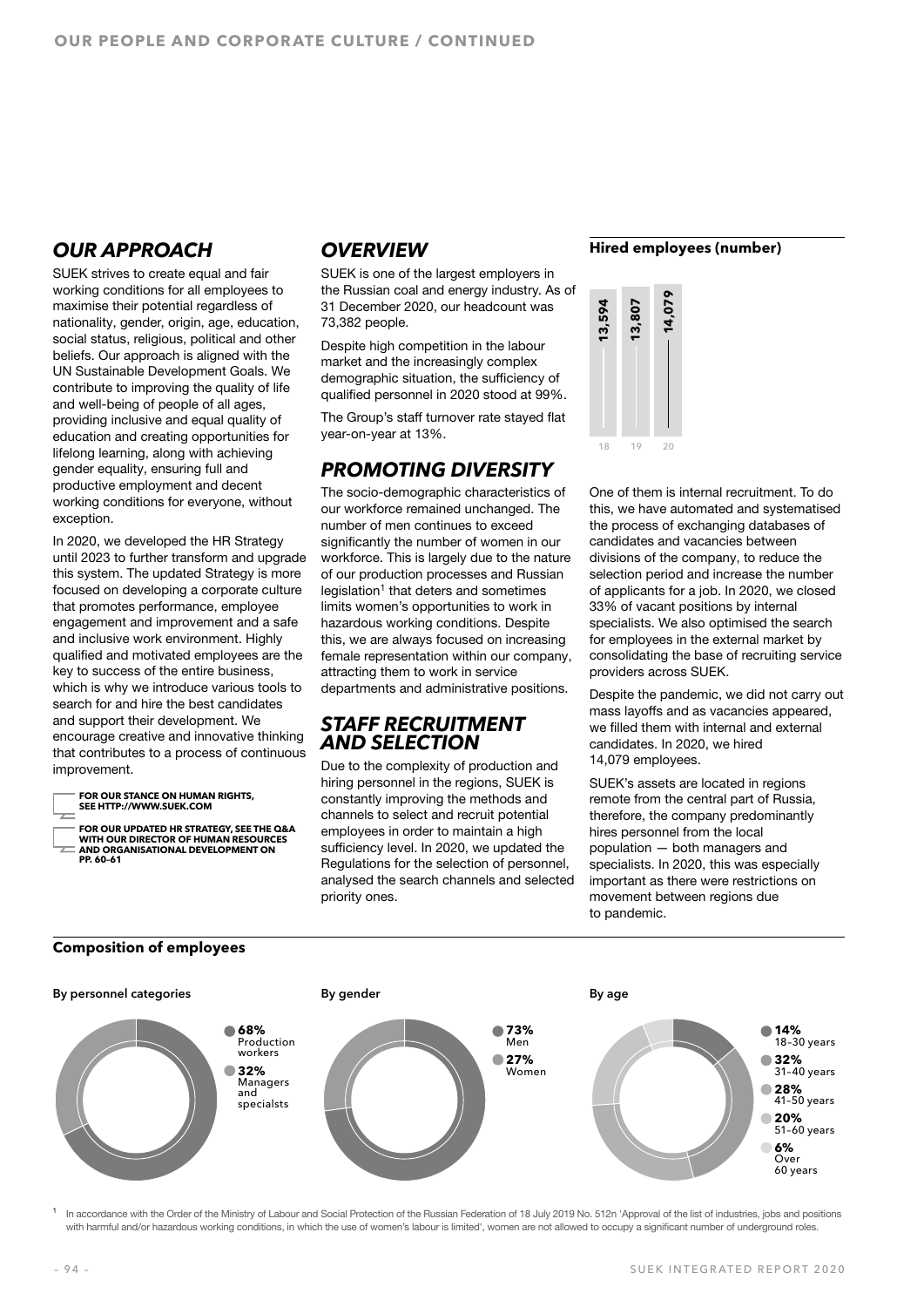#### *STAFF REMUNERATION AND INCENTIVISATION*

SUEK aims to maintain an effective remuneration system to hire and retain the necessary qualified staff.

The company regularly monitors local labour markets, analyses best practices in staff remuneration and incentives, as well as the provision of guarantees and other benefits. We frequently take part in salary surveys for companies in the mining, coal and energy sectors and logistics to help us further our understanding of industry trends. By analysing this data, we remain confident that we are offering employees competitive working conditions, and we can plan and adapt our HR management policies to reflect external economic influences.

SUEK's financial incentive system includes a constant and variable part stipulated in collective agreements. The fixed part is paid for the performance of professional duties at the required level. The variable part is an incentive to improve working efficiency and includes economic and production targets as well as ESG-linked KPIs, such as the contribution to certain environmental and social aspects, along with industrial safety performance. In 2020, we began to revise the KPI system taking into account the new Strategy and aim to add goals in the areas of talent management, corporate culture and social policy. Overall SUEK's payment of employees is higher than the average one in regions where we operate.

**[FOR OUR TOP MANAGEMENT REMUNERATION](#page--1-0)  [SYSTEM, SEE P. 119](#page--1-0)**

**[FOR REGIONAL BENCHMARK OF EMPLOYEES'](http://www.suek.com/investors/reporting/#year_19)  [REMUNERATION, SEE OUR SUSTAINABLE](http://www.suek.com/investors/reporting/#year_19)  [DEVELOPMENT REPORT](http://www.suek.com/investors/reporting/#year_19)**

>90% **OF EMPLOYEES ARE COVERED** 

**BY COLLECTIVE BARGAINING AGREEMENTS**

To increase employee engagement and retain qualified employees, we have developed a special bonus system for those participating in long-term strategic projects and operational improvement programmes. This improves cross-functional interaction, expertise exchange and promotes search for innovative solutions. Significant long-term projects and programmes are approved at the Board of Directors level. As of 2020, over 500 employees have taken part in such projects over the entire period of the incentive programme. Also at the facility level, a decision has been made to include short-term and small projects in this programme.

To stimulate innovation, SUEK pays remuneration to employees who obtain and implement patents and introduce costsaving ideas. The amount of the payment depends on the annual economic effect, which is calculated by SUEK's Financial service, and can reach RUB 1m  $(-\$13,000)$ .

### *SOCIAL SUPPORT*

Our personnel relations are based on social partnership principles. The benefits package for SUEK's Russian employees is developed based on applicable law, industry agreements with trade unions and collective bargaining agreements. Over 90% of our employees are covered by collective bargaining agreements.

SUEK employees are offered the following social benefits:

- Voluntary medical insurance, including rehabilitation treatment for occupational illness, which covers all employees at our coal and logistic facilities and approximately 80% in the energy business
- Combined insurance for industrial accidents
- Housing for employees invited from another region
- Financial aid for pensioners, parental leave and premium medical treatment, or financial support for the funerals of company employees
- Compensation for children's summer holidays and for medical treatment or rehabilitation
- Sporting and cultural events
- **[FOR INFORMATION ABOUT ADDITIONAL SOCIAL](http://www.suek.com/investors/reporting/#year_19)  [BENEFITS OFFERED TO OUR EMPLOYEES, SEE OUR](http://www.suek.com/investors/reporting/#year_19)  [SUSTAINABLE DEVELOPMENT REPORTS](http://www.suek.com/investors/reporting/#year_19)**

#### *COOPERATION WITH TRADE UNIONS*

At SUEK, we fully recognise our workers' freedom of association and therefore we regard trade unions as key partners in our business with reference to promoting industrial safety culture. The Russian Independent Trade Union of Coal Industry Workers (Rosugleprof), Independent Trade Union of Russian Miners and All-Russian Electric Trade Union are active at the company's facilities.

We consider the opinion of these trade unions when issuing corporate regulatory acts concerning social and labour relations, work safety and remuneration. Representatives of trade union organisations take an active part in setting up the safety management system and assessing the safety of working conditions. We develop work schedules and terms of employment, approve vacation schedules and personnel incentive systems after consulting trade unions.

In 2020, SUEK, together with trade unions, guided by recommendations from Rospotrebnadzor, the Russian consumer rights and human well-being watchdog, and regional authorities, worked out measures to minimise the impact of the COVID-19 pandemic on our staff. Trade union representatives helped disseminate information on preventive measures among employees, checked mandatory mask wearing, the frequency of disinfection and availability of disinfectants in the workplace.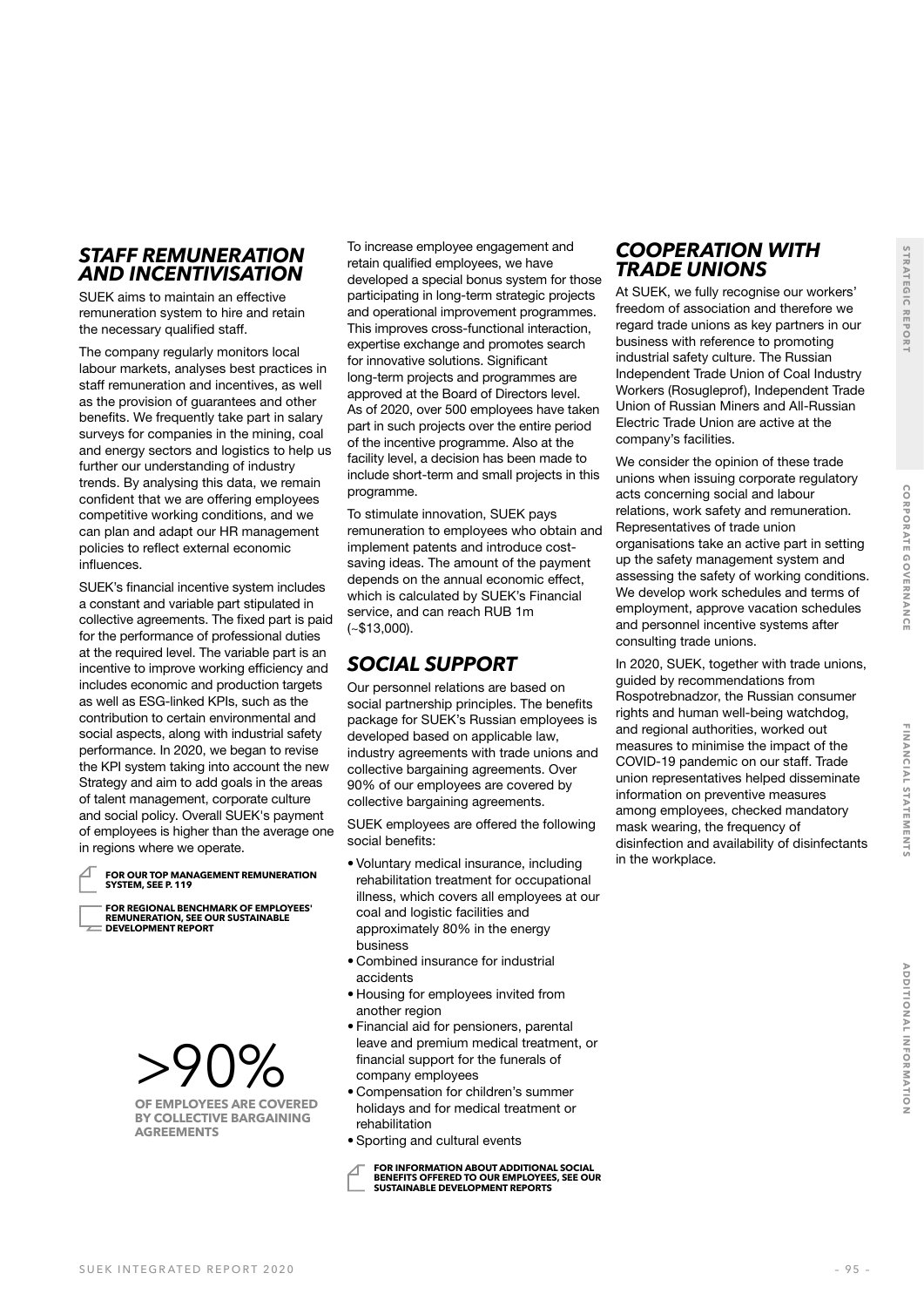#### *TALENT AND KNOWLEDGE MANAGEMENT*

To meet our current and future needs for qualified personnel, we are building a talent pipeline: from attracting, recruiting and adapting to motivation, talent management and training.

SUEK's goal is to have 'the right people in the right positions' today and in the future. In 2020, in order to achieve this goal, we began to develop new approaches to personnel assessment, building career routes, rotations, forming the succession and talent pools.

These approaches are based on the 'talent to value' rule, when a company directly affects operational efficiency through:

- Increasing the speed and quality of appointments, based on employee performance data
- Selecting employees for key position
- Systematically assessing workforces along the entire career path in the company, analysing these results, targeting development at specific tasks and roles, including the rotation mechanism

Managing the planned advancement of employees will assist in building optimal career routes and ensure continuity for key positions.

In the near future, in order to achieve personnel security in key positions, we plan to expand the systematic assessment of personnel at all management levels, introduce a three-level competence development system (managerial, communicative, functional) and systematise the rotation process.

#### **DEVELOPING COMPETENCIES**

SUEK's Corporate University, an analytical, methodological and advisory centre for knowledge management and human resources development, provides the core basis for the company's personnel training. A distinctive feature of corporate training programmes is their project component, which enables training participants to use their new knowledge in real life and generate ideas with real economic benefits.

Due to the pandemic, we developed distance learning formats. Most of SUEK's



## hours **OF TRAINING PER EMPLOYEE ON AVERAGE IN 2020**

corporate programmes which are aimed at developing soft skills were transferred online. The corporate programmes were also aimed at developing managerial competencies, mastering lean production principles and effective interaction with their teams.

To form a culture of lifelong learning, we launched educational mailings from the Corporate University and held educational marathons.

The company also began to implement programmes to develop the professional competencies of non-production personnel. In 2020, the pilot was launched for the HR function. In 2021, the programmes will encompass key service functions of the Group.

Our 14 training centres, licensed by Russian state education, continued their work during the year and conducted mandatory and advanced trainings for 37,710 employees.

To support the corporate strategic goal of increasing the level of industrial safety, we have launched an updated series of

# \$72 **PER EMPLOYEE OUR INVESTMENTS IN EDUCATION IN 2020**

training programmes for dedicated employees.

In 2021, we plan to implement programmes aimed at developing the economic competencies for employees of different levels and functional areas, maintaining and transferring internal expertise, including mentoring and internal coaching systems, while expanding distance learning formats.

#### **DEVELOPING YOUNG PROFESSIONALS**

We strive to hire young and talented professionals. To this end, SUEK runs the Young Professionals educational programme, including:

- Overseeing specialised classes for high school students dedicated to coal and power industries and logistics
- Сooperating with Russia's vocationoriented colleges and universities: over 50 students currently participate in SUEK's targeted courses